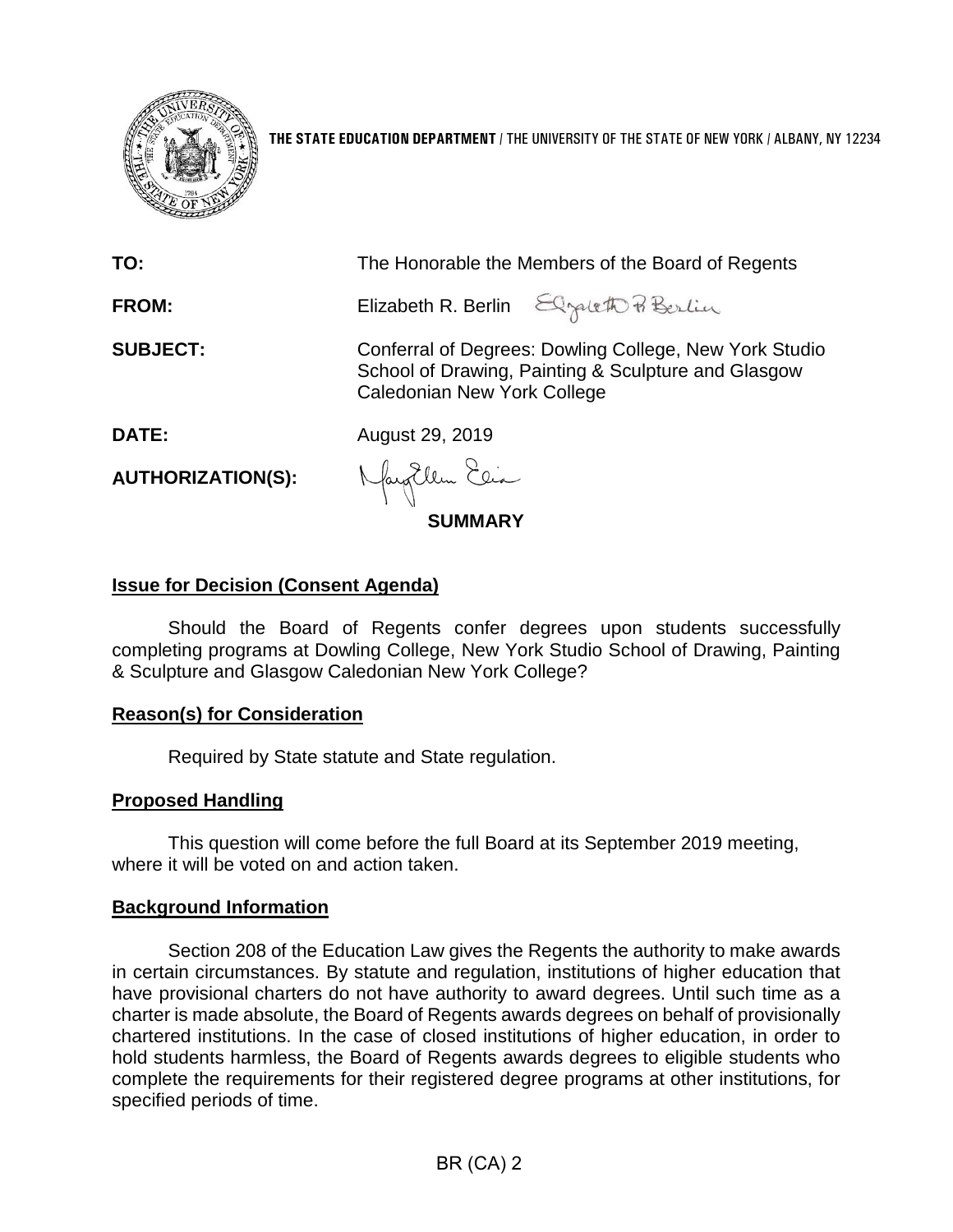### *Dowling College*

Dowling College, which was located at 150 Idle Hour Boulevard in Oakdale, New York, was granted an absolute charter by the Board of Regents on September 27, 1968. On August 31, 2016, Dowling College closed. Former Dowling College students may apply for a Regents diploma if they meet all of the following criteria: were enrolled in Dowling College at the time of its closure; had 15 credits or less remaining to complete their registered Dowling program; are able to complete those credits at other colleges within three years from the closure of Dowling College (i.e., by August 31, 2019); and apply to the New York State Education Department no later than December 31, 2019.

#### *New York Studio School of Drawing, Painting & Sculpture*

The New York Studio School of Drawing, Painting & Sculpture was granted a provisional charter by the Board of Regents on May 20, 2008, authorizing the School to confer the Master of Fine Arts (M.F.A.) degree. Until such time as its charter is made absolute, Section 224 of the Education Law requires the Board of Regents to award degrees on the School's behalf.

## *Glasgow Caledonian New York College (GCNYC)*

GCNYC, located at 64 Wooster Street, New York, New York, was granted a provisional charter by the Board of Regents on June 8, 2017. GCNYC offers Master of Science (M.S.) degrees in: 1) Impact-Focused Business and Investing; 2) International Fashion Marketing; and 3) Risk, Opportunity, and Resilience.

The conferral process consists of the following steps:

### *For provisionally chartered institutions:*

- The institution sends the Department a request for conferral of degrees to students who have completed their registered programs.
- The Department reviews the relevant documentation provided by the institution to assure its accuracy. (This step may involve multiple communications with an institution depending upon the accuracy and completeness of the documentation provided.)
- The Department prepares a degree conferral item for Regents action that lists all candidates and the degrees earned.
- After the Regents have voted to confer the degrees, Department staff notify the institution of the Regents action. The institution prepares diplomas with the candidates' names and degrees completed, along with the signatures of appropriate officers at the institution.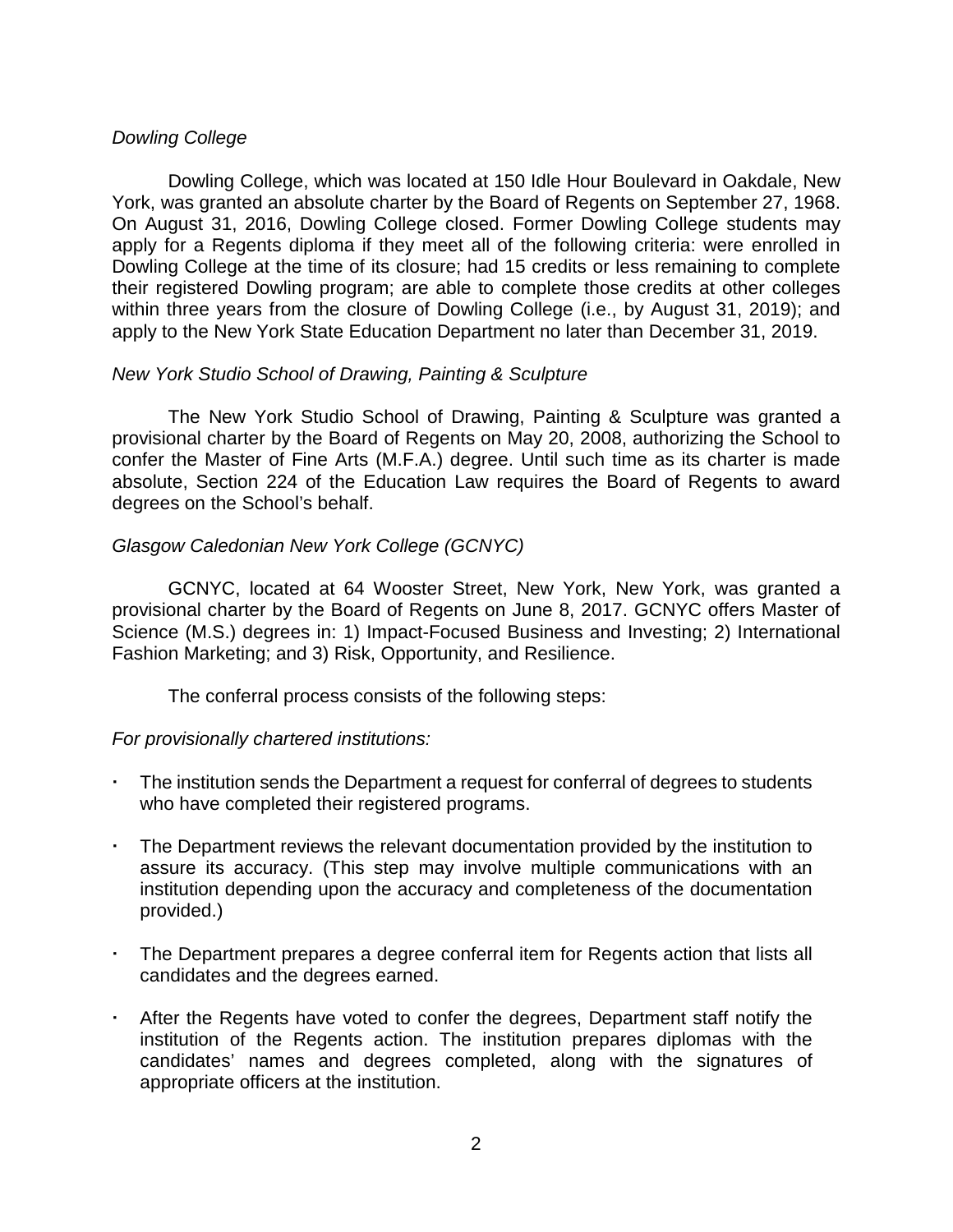- Institution-signed diplomas are sent to the Department for the imprinting of the signatures of the Chancellor of the Board of Regents and the President of USNY (Commissioner of Education) and the affixing of the official Board of Regents seal to each diploma.
- Once the diplomas have the signatures of the Chancellor and the President of USNY and the official Regents seal, the diplomas are mailed back to the institution, to be provided to the students.

### *For closed institutions:*

- The student submits to the Department, official transcripts from the closed institution and any other institution at which the student earned credit toward the degree.
- The Department reviews the transcripts and compares the completed courses to the requirements of the registered program at the closed institution.
- Upon a determination that the student has completed the program requirements, the Department prepares a degree conferral item for Regents action that lists all candidates and the degrees earned.
- After the Regents have voted to confer the degrees, the Department prepares the diplomas with the candidates' names and award, the diplomas are signed by the Chancellor and the President of USNY (Commissioner of Education) and the official Regents seal is affixed.
- The completed diplomas are sent to the students by the Department.

# **Related Regents Items**

[January](http://www.regents.nysed.gov/common/regents/files/119brca2.pdf) 2019: http://www.regents.nysed.gov/common/regents/files/119brca2.pdf http://www.regents.nysed.gov/common/regents/files/219brca2.pdf [December](http://www.regents.nysed.gov/common/regents/files/1218brca5.pdf) 2018: http://www.regents.nysed.gov/common/regents/files/1218brca5.pdf [November](http://www.regents.nysed.gov/common/regents/files/1118brca1.pdf) 2018: http://www.regents.nysed.gov/common/regents/files/1118brca1.pdf [October](http://www.regents.nysed.gov/common/regents/files/1018brca3.pdf) 2018: http://www.regents.nysed.gov/common/regents/files/1018brca3.pdf [September](http://www.regents.nysed.gov/common/regents/files/918brca2.pdf) 2018: http://www.regents.nysed.gov/common/regents/files/918brca2.pdf July [2018:](http://www.regents.nysed.gov/common/regents/files/718brca14.pdf) http://www.regents.nysed.gov/common/regents/files/718brca14.pdf

### **Recommendation**

VOTED, That the Board of Regents confer upon the following individuals, who have completed the requirements for registered degree programs at Dowling College, The New York Studio School of Drawing, Painting & Sculpture and Glasgow Caledonian New York College respective degree as listed below: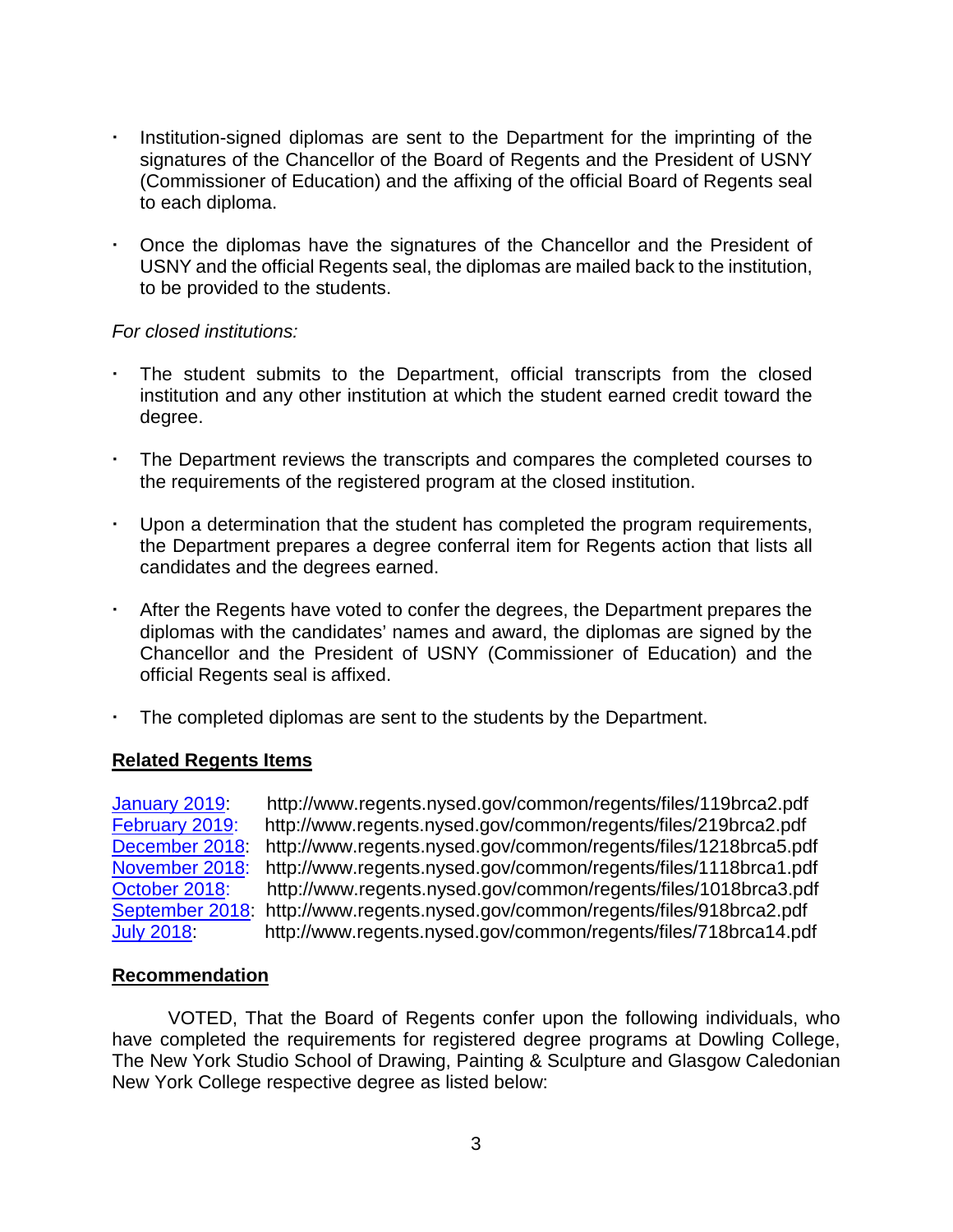#### **Dowling College**

The following students have completed the requirements for the respective awards as indicated:

> *Master of Science (M.S.)* Cagliano, Michelle M. Cannon, Jaclyn Whitney

 *Bachelor of Science (B.S.)* Benizzi, Diane M.

 *Bachelor of Business Administration (B.B.A.)* Grant, Robert Thavenius, Matthew John

#### **New York Studio School of Drawing, Painting, & Sculpture**

The following students have completed the requirements for the Master of Fine Arts (M.F.A.) award:

> Baker, Charity Lynn Bindell, Binah W. Cittadini, Carlo Cuilan, Emilio Jacob Drewitt, Jennifer Margaret Heijnen, Yolande Jiménez-Cerdanya, Eva Luchik, Brendan Magbee, Laura Matsson, Madeleine Fia McGovern, Georgia D. Pang, Misato Polubiec, Michael James Weil, Laura

#### **Glasgow Caledonian New York**

The following students have completed the requirements for the Master of Science (M.S.) award:

> Adepoju, Damilola Decolli, Brittany Gabriel, Michelle Blair Hickey, Leigh Mastrarrigo, Julie Neustadt, Miriam